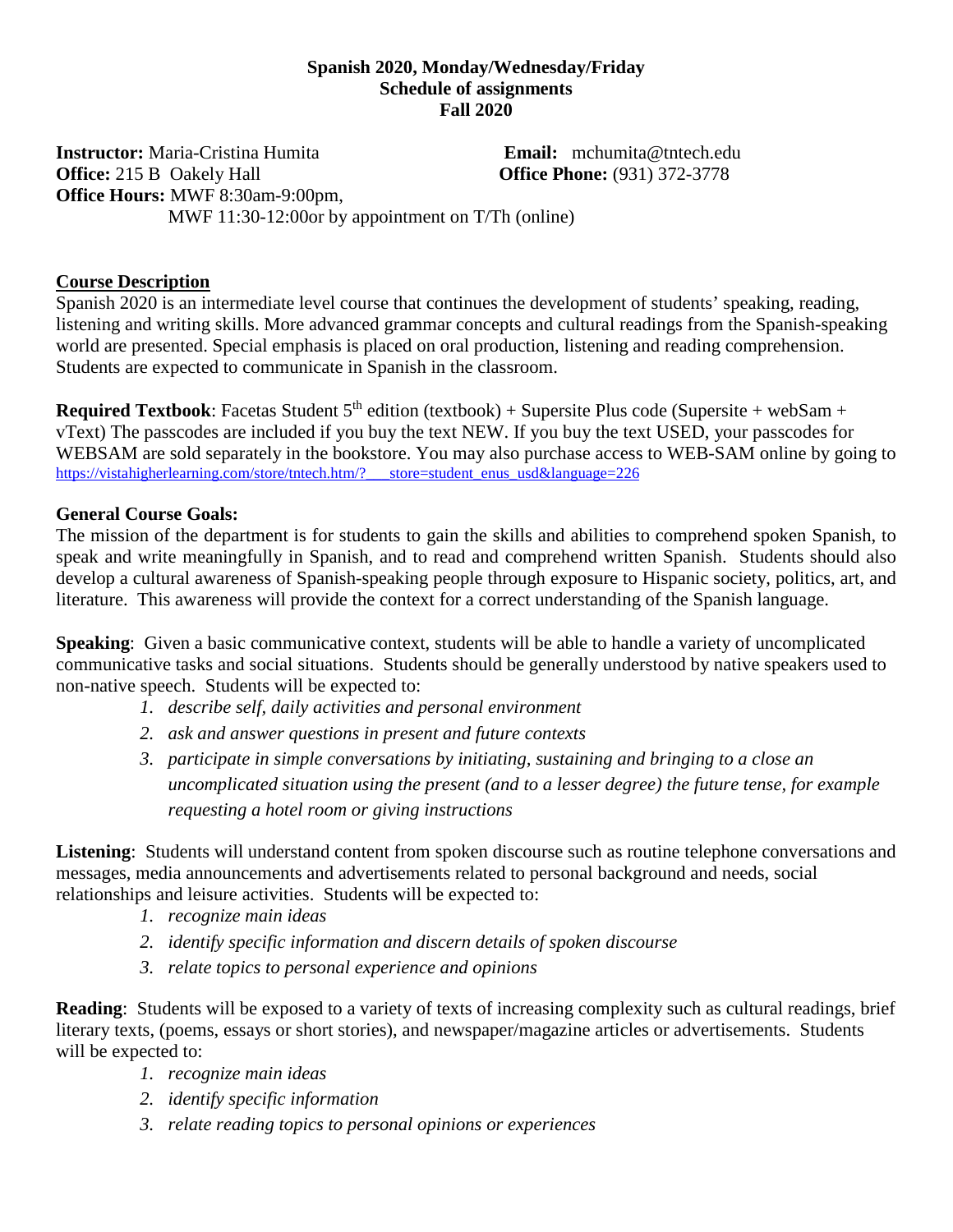**Writing**: Given a basic communicative context, students will be able to accomplish limited practical writing tasks that can be generally understood by native speakers used to non-native writing. Students will practice and utilize writing skills such as editing, building discourse, organizing, and elaborating on main ideas. Students will be expected to:

- *1. compose short, simple narratives grounded in personal experience*
- *2. describe and explain in the present time, but include references to other time frames*
- *3. demonstrate organization, correct writing conventions, and detailed content*

**Grammatical Knowledge:** Manipulate and produce structures and statements, including using regular and irregular verbs in the present and past indicative. Emphasis will be placed on more complex grammatical structures such as the present subjunctive and the future tense.

**Cultural Knowledge**: Students will explore cultural practices in the Spanish-speaking world through exposure to Hispanic society, history, arts, literature, and pop culture.

# **Course Instruction.**

*Class is conducted almost exclusively in Spanish through natural, though somewhat simplified, language that is tailored to the needs of the students' proficiency level. This allows students to further develop and improve their language skills.* 

*Teaching techniques in SPN 2020 are student-centered and include communicative activities that will promote language development. The instructor typically acts as a "communication facilitator" who creates appropriate learning situations for students to communicate and experiment with language. The instructor does not assume the traditional role of transmitter of knowledge and will not provide extensive grammar or vocabulary instruction. Specific questions will be addressed as needed. It is the student's responsibility to have an active role in the learning process by accessing the lecture content outside of class, completing all the required assignments BEFORE coming to class and by participating in class. It is important to understand that learning a language is not about memorizing; it is about practicing and being exposed to the target language on a daily basis.*

*Oral language is divided into communicative modes of interaction: interpersonal, interpretational and presentational. In this class, we will practice all three modes of interaction. We will interpret texts, communicate with partners in the language, and present information to the class. Students will communicate in Spanish at all times, practicing listening, speaking, reading and writing, with the primary emphasis on speaking. The class is designed to provide student interaction in pairs and small group format.*

*This course will cover chapters 1-6 of the Facetas textbook. Students will be held responsible for preparing for class DAILY. This preparation will require students to study and/or complete the day's assignment PRIOR TO coming to class that day. This preparation will be included as a major part of the class participation grade.*

*This is a demanding class, one that requires you to work consistently. In addition to completing the assigned homework, students are encouraged to take advantage of outside resources, such as accessing Internet sites featuring news from around the Spanish-speaking world.*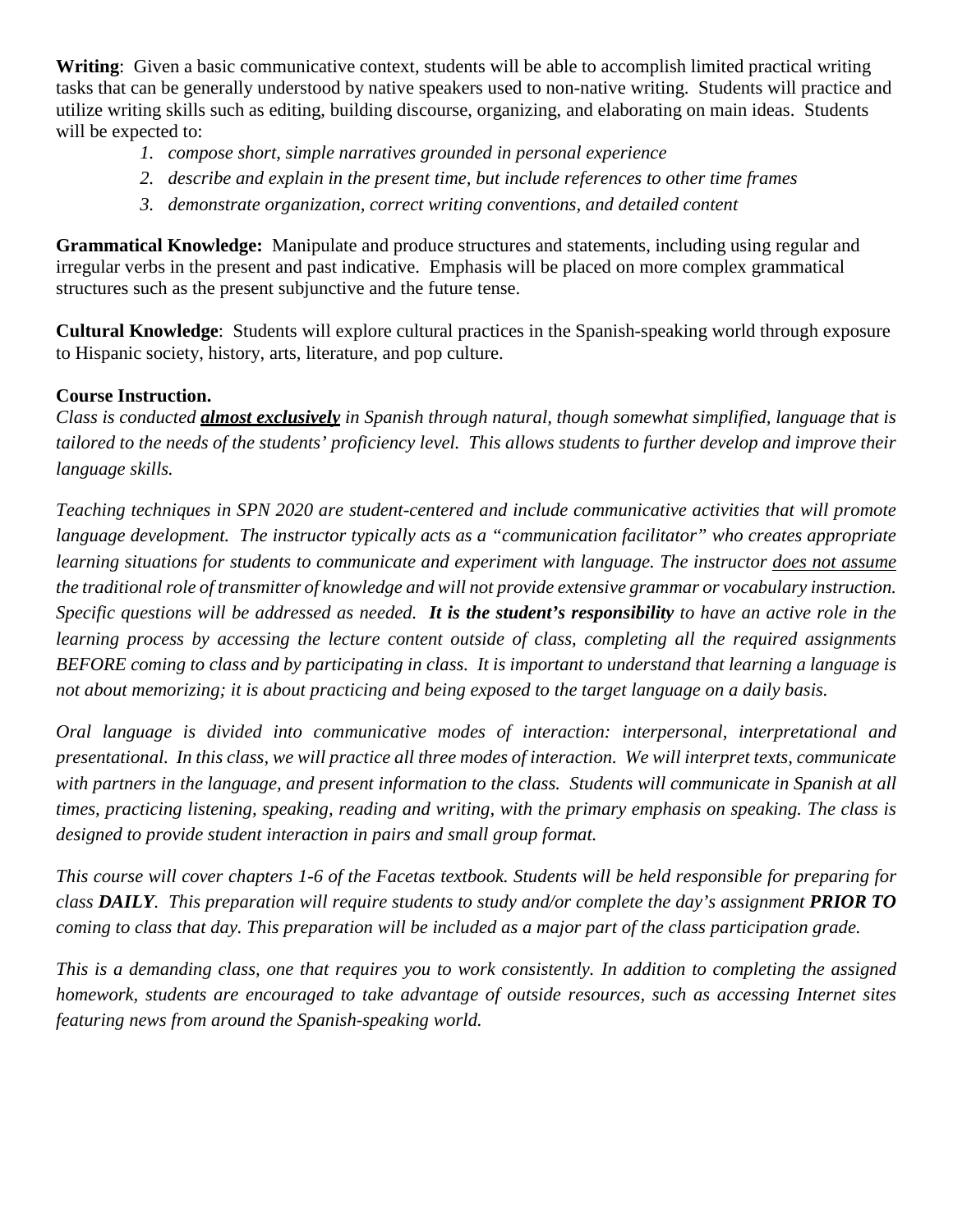### **Assessment: Direct Measures Grade Composition and Grading Scale**

Your grade is based on the assignments below. You should save all returned graded assignments until you receive your final grade for the class. Extra credit will not be offered. Grades will NOT be curved.

 $\Box$  (2) Exams = 30%

- $\Box$  WEB-SAM online activities = 15%
- $\Box$  Miscellaneous (quizzes, ilearn assignments, ilearn quizzes) = 15%
- $\Box$  (2) Compositions = 10%
- $\Box$  Oral Interview = 10%
- $\Box$  Final exam = 20%

#### **University Plagiarism Policy**

"Plagiarism. When you use (for example, quote or even summarize or paraphrase) someone else's media, words, data, ideas, or other works, you must cite your source. You should be especially careful to avoid plagiarizing Internet sources (for example, e-mail, chat rooms, Web sites, or discussion groups). It does not matter whether you borrow material from print sources, from the Internet, from on-line data bases, or from interviews. Failure to cite your source is plagiarism. Students who plagiarize may receive an "F" or a "0" for the assignment, or an "F" for the course" (TTU Student Handbook).

#### **Attendance ( does not apply this semester)**

Attendance is mandatory. The student is allowed four (4) absences, whether they are excused or unexcused. After the fourth absence, one point will be deducted from the student's final grade for each subsequent UNEXCUSED absence. Excessive tardiness will count as an unexcused absence.

ALL unexcused absences will count as a zero (0) for the day's participation grade.

An excused absence is one that occurs due to illness, injury, or death in the student's immediate family. The student must verify these circumstances with official letters as soon as they return to class. No excuses will be accepted one week after the circumstance occurred.

Please note: If you are participating in any university-sponsored event in which you must be absent from class, an official letter from a Tech faculty or staff member must list these dates and be presented to the professor at the beginning of the semester.

#### **Special needs**

"Students with a disability requiring academic adjustments and accommodations must contact the Accessible Education Center (AEC). AEC is located in the Roaden University Center, Room 112; phone 372-6119. For more information see Tennessee Tech Policy 340 (Services for Students with Disabilities) at [www.tntech.edu/policies.](https://www.tntech.edu/policies/index.php)"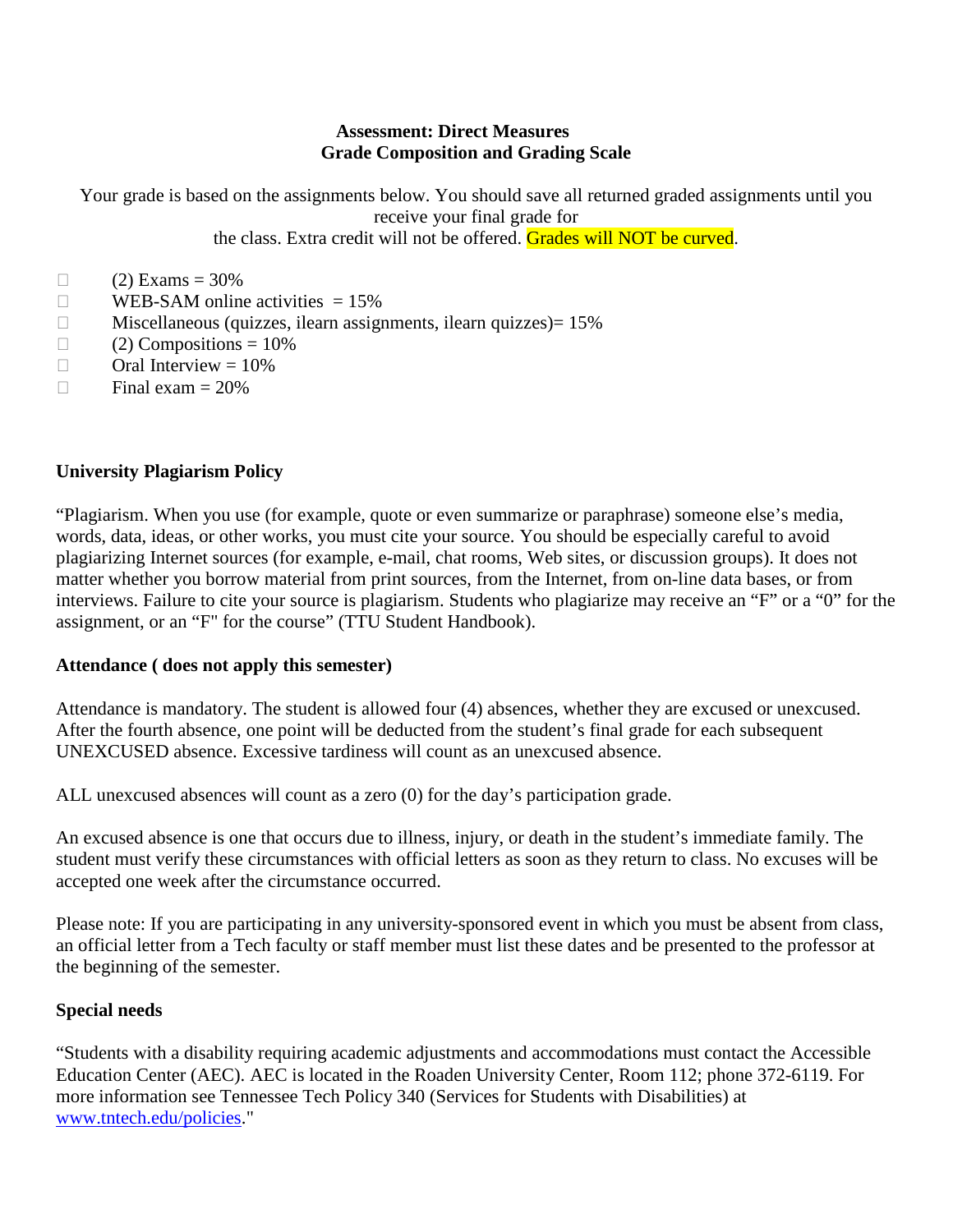## **Student Conduct**

The Department of Foreign Languages aims to provide an optimum learning environment in its classes. Students must also be responsible to meet this end. Therefore, we require that:

- 1. All cellular phones be turned off during class,
- 2. Students be respectful of the professor and their fellow students,
- 3. And, finally, students must arrive on time and leave at the end of the class.

Any deviations from these minimum expectations will result in the lowering of your class participation grade, and, if irresponsible behavior should continue, your final grade may be affected.

# **Make-up Exams Policy**

The professor will NOT create any exams for those students who missed an exam, whether the reason is excused or unexcused. For those students who have an excusable absence for the date of the missed exam, their final exam grade will replace their missed exam grade.

# COVID – 19

- *1. Students must take personal responsibility in following the recommended CDC COVID-19 guidelines. Students are expected follow all COVID-19 directives published by Tennessee Tech including, but not limited to, notices on Tennessee Tech's webpage, building and facilities signage, and similar publications. The university's Return to Campus Student Handbook can be found at [https://www.tntech.edu/return/index.php.](https://www.tntech.edu/return/index.php)*
- *2. According to Tennessee Tech University's protocols, face coverings must be worn (covering the mouth and nose) by students in the classroom at all times.*
- *3. Students must abide by predetermined social distancing guidelines and seating arrangements. Movement during class sessions should be limited as to not endanger other students or faculty. Students should be conscious and respectful of others and their health concerns.*
- *4. Students who refuse to comply with university protocols on these matters will be reported to the Tennessee Tech Dean of Students.*
- *5. Students should direct all requests for excused class absences related to COVID-19, regardless of where the COVID-19 testing is performed, to Tennessee Tech's Health Services. The Office of Student Affairs will provide notifications to faculty members of student absences and the expected length of the absence.*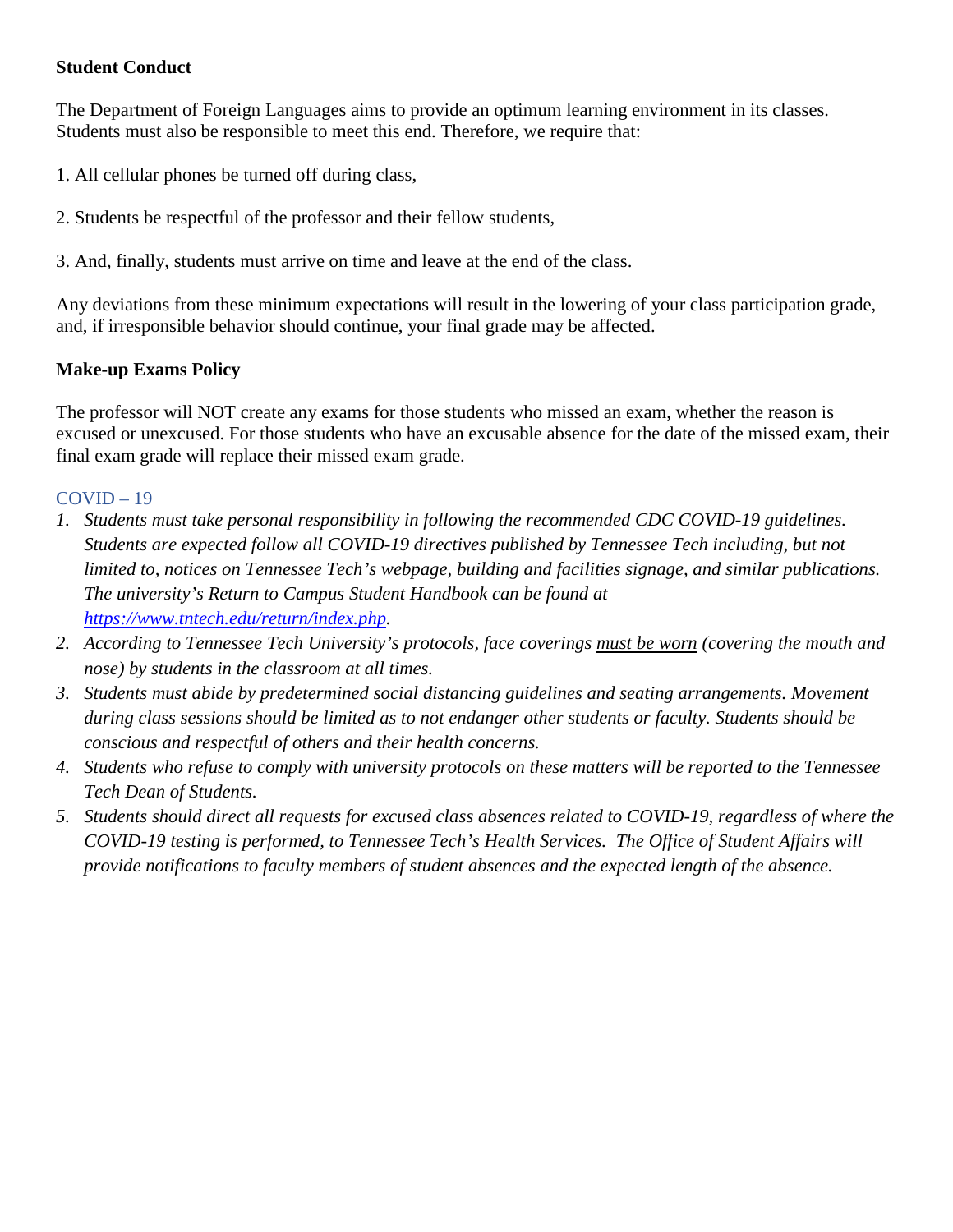#### **Schedule of Assignments**

Specific daily homework will be posted on www.vhlcentral.com. **You are responsible for reading and completing every exercise, assigned by your instructor, online before coming to class.** *The syllabus (including the schedule of assignments) is subject to additions, deletions, and/or other modifications*.

For additional grammar explanations go to: [http://www.bowdoin.edu/~eyepes/newgr/index.html](http://www.bowdoin.edu/%7Eeyepes/newgr/index.html) (click on the specific grammar point you are studying) For additional practice activities for the present indicative, preterite, imperfect, present perfect, present subjunctive, commands, conditional, future and Si clauses, go to: [http://personal.colby.edu/~bknelson/SLC/sitemap.html](http://personal.colby.edu/%7Ebknelson/SLC/sitemap.html) These exercises are great to quiz yourself.

### **Remember to bring the text to each class session.**

| Lunes 8/24          | Introducción al curso                      | Syllabus / Course Policies. See     |
|---------------------|--------------------------------------------|-------------------------------------|
|                     |                                            |                                     |
|                     | Express personal relationships and         | iLearn                              |
|                     | describe personalities and emotion         | Vocabulary (Contextos) pg. 2-5      |
|                     |                                            |                                     |
| Miércoles 8/26      | Conversemos - practice speaking            | Vocabulary, pg. 2-5                 |
|                     | strategies                                 | Present Tense, pg. 14-17 Ser and    |
|                     |                                            | Estar, pg. 18-19                    |
| Viernes, 8/28       |                                            |                                     |
|                     | Describe actions in progress               | <b>Present Progressive</b>          |
|                     |                                            | p.22-23                             |
| <b>Lunes</b> , 8/31 |                                            | Lectura (assigned by instructor)    |
|                     | Leamos - practice interpretive reading     | Review Lesson 1                     |
|                     | skills                                     |                                     |
|                     | Síntesis - Review and integrate            |                                     |
|                     | functions and vocabulary learned this      |                                     |
|                     | lesson                                     |                                     |
|                     |                                            |                                     |
|                     | Lección 2 Discuss free-time and leisure    | Vocabulary (Contextos), pg.42-45    |
|                     | activities                                 | Video (assigned by instructor)      |
| Miércoles, 9/2      | Escribamos - learn and practice writing    |                                     |
|                     | skills                                     |                                     |
|                     | Escuchemos - practice listening            |                                     |
|                     | strategies                                 |                                     |
|                     |                                            |                                     |
|                     |                                            |                                     |
|                     | Express personal likes and dislikes        |                                     |
| Viernes, 9/4        | Express to whom or for whom something      | Vocabulary, pg. 42-43               |
|                     | is done.                                   | Gustar and similar verbs, pg. 58-61 |
|                     |                                            | Object Pronouns**, pg. 54-55        |
|                     | Avoid repeating yourself when talking or   |                                     |
|                     | writing                                    |                                     |
| <b>Lunes</b> , 9/7  | No hay clase- Labor Day                    |                                     |
|                     |                                            |                                     |
| Miércoles, 9/9      | Describe your daily routine and activities | Reflexive verbs, pg. 62-65          |
|                     |                                            |                                     |
|                     |                                            |                                     |
| Viernes, 9/11       | Síntesis - Review and integrate            | Review Lesson 2                     |
|                     | functions and vocabulary learned this      |                                     |
|                     | lesson                                     | Vocabulary and grammar, Lessons     |
|                     | <b>EXAMEN - Listening</b>                  | $1 - 2$                             |
|                     |                                            |                                     |
| <b>Lunes, 9/14</b>  | <b>EXAMEN - LECCIONES 1 Y 2</b>            |                                     |
|                     |                                            |                                     |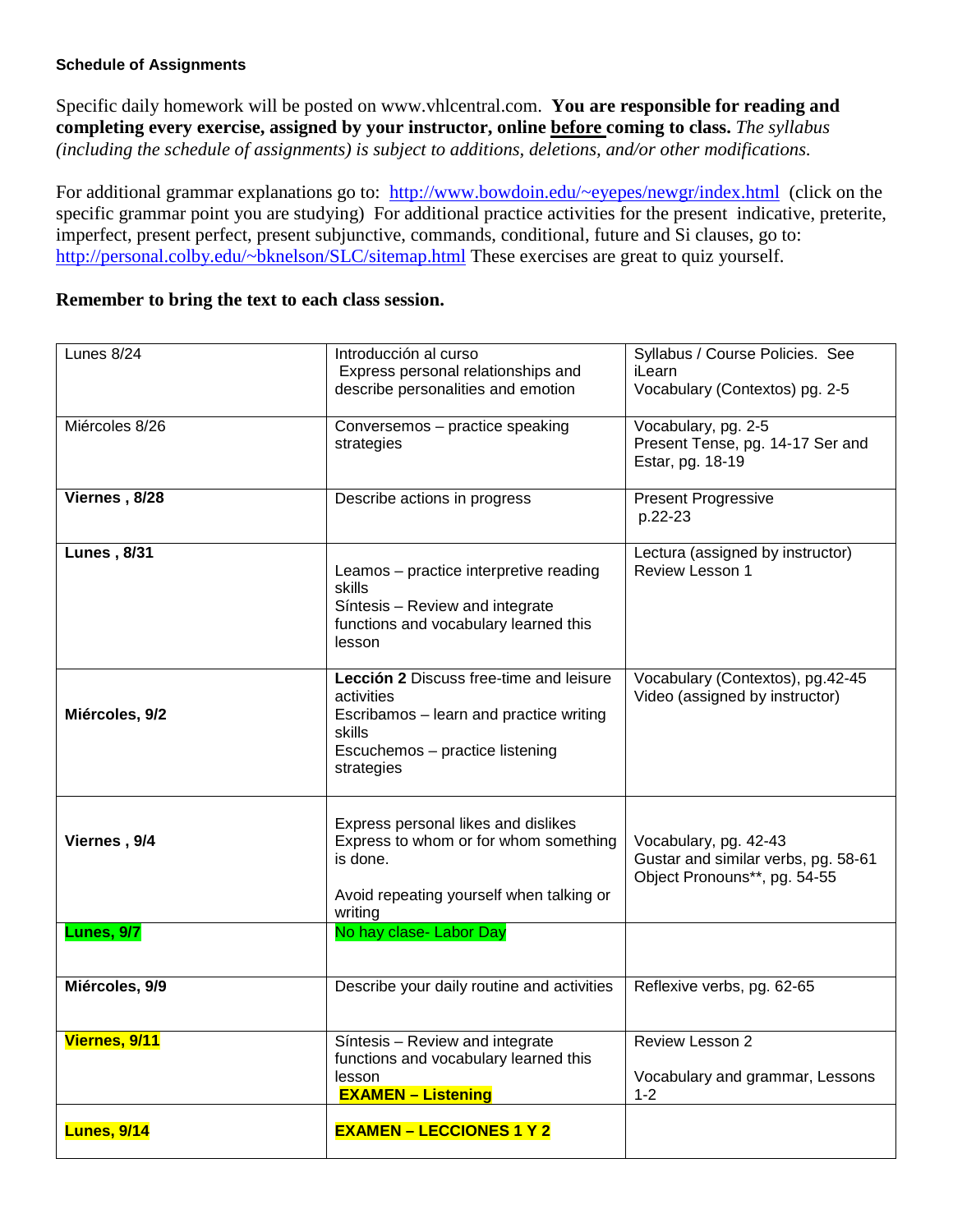| Miércoles, 9/16     | Lección 3 Describe household chores<br>and daily life                                                                                                                                          | Vocabulary (Contextos), pg. 82-85                                                                   |
|---------------------|------------------------------------------------------------------------------------------------------------------------------------------------------------------------------------------------|-----------------------------------------------------------------------------------------------------|
| Viernes, 9/18       | Describe the past and habitual activities<br>in the past                                                                                                                                       | Vocabulary, pg. 82-83<br>Imperfect, pg. 98-101                                                      |
| <b>Lunes, 9/21</b>  | Discuss past activities                                                                                                                                                                        | Preterite, pg. 94-97                                                                                |
| Miércoles, 9/23     | Narrate in the past                                                                                                                                                                            | The preterite vs. the imperfect, pg.<br>102-105                                                     |
| Viernes, 9/25       | Leamos - practice interpretive reading<br>skills<br>Síntesis - Review and integrate<br>functions and vocabulary learned this<br>lesson                                                         | Lectura (assigned by instructor)<br>Review Lesson 3                                                 |
| <b>Lunes, 9/28</b>  | Lección 4 Discuss health and well-<br>being, common ailments & symptoms,<br>and treatments<br>Escuchemos - interpretive listening<br>practice<br>Conversemos - practice speaking<br>strategies | Vocabulary (Contextos), pg. 122-<br>125                                                             |
| Miércoles, 9/30     | Express recommendations about health<br>and well-being                                                                                                                                         | Vocabulary, pg. 122-123                                                                             |
| Viernes, 10/2       | <b>Composition #2 In Class</b>                                                                                                                                                                 | Rubric on iLearn                                                                                    |
|                     |                                                                                                                                                                                                |                                                                                                     |
| <b>Lunes, 10/5</b>  |                                                                                                                                                                                                | The subjunctive in noun clauses /<br>verbs of will and influence / verbs of<br>emotion, pg. 134-136 |
| Miércoles, 10/7     | Give instructions about health and well-<br>being to patients and friends                                                                                                                      | Commands pg. 140-141                                                                                |
| Viernes, 10/9       | Describe purpose, goals, location<br>Leamos - practice interpretive reading<br>skills<br>Lectura (assigned by instructor)                                                                      | Uses of Por y Para pg.144-145                                                                       |
| <b>Lunes, 10/12</b> | <b>Fall Break- No class</b>                                                                                                                                                                    |                                                                                                     |
| Miércoles, 10/14    | Síntesis - Review and integrate<br>functions and vocabulary learned this<br>lesson<br><b>EXAMEN - Reading</b>                                                                                  | Review lesson 4                                                                                     |
| Viernes, 10/16      | <b>EXAMEN Lecciones 3 y 4</b>                                                                                                                                                                  |                                                                                                     |
| <b>Lunes, 10/19</b> | <b>Leccion 5 Discuss travel and tourism</b>                                                                                                                                                    | Pg. 164-165                                                                                         |
| Miércoles, 10/21    | Compare and contrast travel<br>destinations                                                                                                                                                    | Comparatives and superlatives Pg.<br>176-177                                                        |